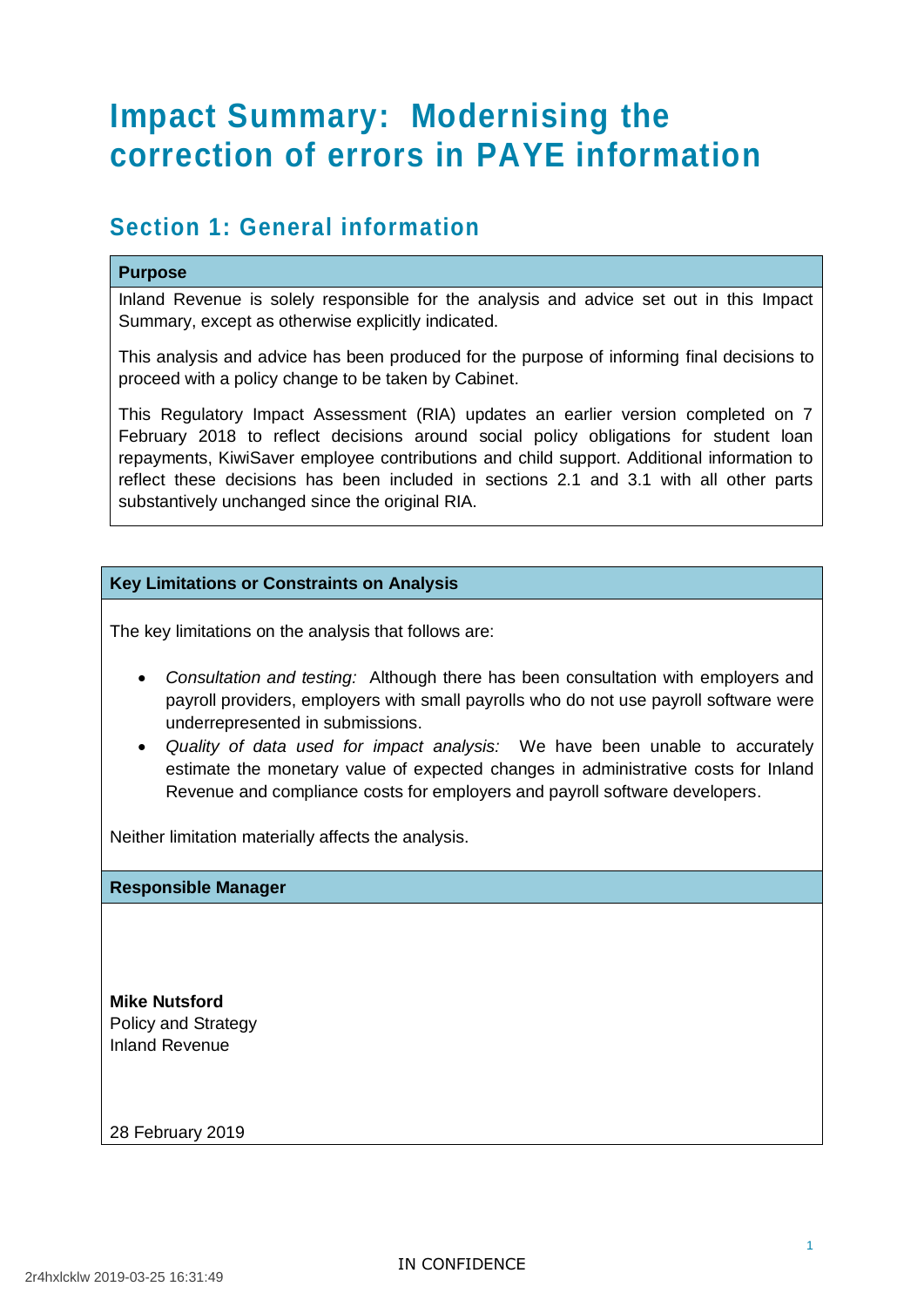# **Section 2: Problem definition and objectives**

#### **2.1 What is the policy problem or opportunity?**

#### **PAYE error correction**

"PAYE error correction" describes the process by which employers advise Inland Revenue of changes to income, PAYE and other deductions, such as KiwiSaver when an error has been made in, or an adjustment is required to, the information originally filed with Inland Revenue.

For many reasons, including human error and late receipt of information, payroll errors<sup>1</sup> are inevitable.

There are three types of errors that require amendment to PAYE information:

- 1. **Reporting errors** arise when the employee(s) were paid and taxed correctly but reporting to Inland Revenue does not accurately reflect what was paid and/or withheld.
- 2. **Payroll overpayment errors** arise when an employee is overpaid, correcting the overpayment requires consequential change to the amounts withheld for PAYE and related deductions such as KiwiSaver.
- 3. **Interpretation errors** arise when the employee receives the correct pay but an incorrect tax treatment is applied, for example a benefit is treated as tax free when it should have been subject to PAYE.

Because salary and wage earners are taxed when they are paid underpayments are taxed when they are paid and so there is no requirement to correct the information already provided to Inland Revenue.

The current PAYE error correction process is set out in operational guidance from Inland Revenue and is largely manual.

The current PAYE error correction guidelines require all errors to be corrected by filing an amendment to the original return. This requirement imposes considerable compliance costs on employers and administrative costs on Inland Revenue.

The guidelines would need to be updated to reflect the changes proposed in the *Taxation (Annual rates for 2017-18, Employment and Investment Income, and Remedial Matters) Bill* (The Bill).

This Bill introduces "payday reporting"<sup>2</sup>. In general, payday reporting would require employers to file "employment income information" with Inland Revenue within 2 to 10 working days of payday. This information is currently provided to Inland Revenue on a monthly basis. Payday reporting will allow some errors to be identified and corrected more

1

 $1$  Payroll staff often distinguish between "errors" and "adjustments" with the latter category arising from timing events such as the late receipt of information. For simplicity these are all referred to in this document as errors.

 $2$  This Bill is currently before the Finance and Expenditure Committee and the proposed changes are due to be mandatory from April 2019, employers can voluntarily adopt payday filing from April 2018..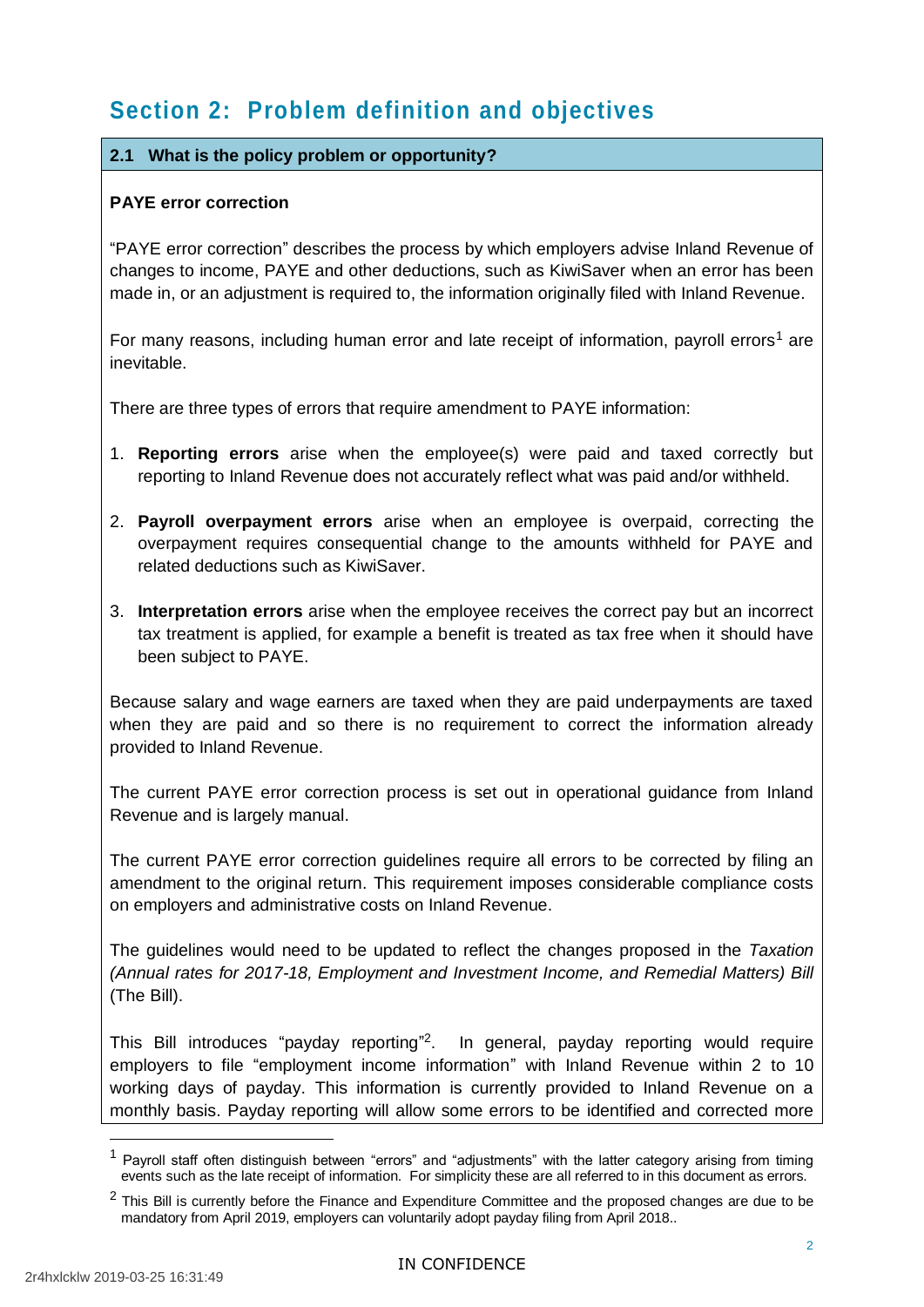quickly but it will reduce the amount of time available to employers to correct information before it is sent to Inland Revenue and, when an error has continued for several pay periods, it will require more returns to be amended. Therefore, in the absence of any other changes, payday reporting will increase the overall number of errors reported to Inland Revenue. This is the status quo position.

Inland Revenue's business transformation programme provides an opportunity to reduce compliance costs for employers and administrative costs for Inland Revenue by modernising the PAYE error correction process using employers' payroll software and taking advantage of the capabilities in Inland Revenue's new computer system. This could be achieved by revising some of Inland Revenue's requirements and coding PAYE error correction requirements into payroll software and Inland Revenue's system.

To achieve this outcome the requirements would need to provide certainty and must be accessible to employers and developers of payroll software. The requirements must also cater for those organisations which do not use payroll software. We note that the Bill proposes that the requirements for PAYE error correction can be set out in regulations.

The PAYE system is also used to help administer social policy obligations.

- Student loan repayments: employees with a student loan have repayment deductions made from PAYE income over the student loan threshold amount. Additional student repayment rates may also apply if they have requested by the employee or required by the Commissioner of Inland Revenue.
- KiwiSaver: for employees enrolled in KiwiSaver, employers must make deductions from the employee's PAYE income for employee contributions, pay employer contributions and withhold and pay ESCT on that amount.
- Child support: in some cases, child support obligations are administered via deductions from PAYE income which is then paid to Inland Revenue.

We have identified a subset of interpretation errors which require alternate treatment. This is for errors which affect the amount of a student loan repayment obligation, KiwiSaver contributions or child support deductions that have not resulted from an incorrect interpretation and calculation of the gross PAYE income payment.

#### **Other problems with PAYE error correction**

In addition, a matter affecting PAYE error correction has arisen which relates to the definition of PAYE income in the Income Tax Act 2007. The objective of providing certainty in relation to the requirements for PAYE error correction requires that this issue should be resolved as soon as possible so that it can be included in advice to providers of payroll software and employers.

The problem concerns the taxable status of overpaid PAYE income which is not repaid. Inland Revenue's legal position is that an overpayment which is not repaid is not taxable unless it has been obtained fraudulently or has become a bonus or salary advance.

Consultation with employers suggests that at least some employers treat this income as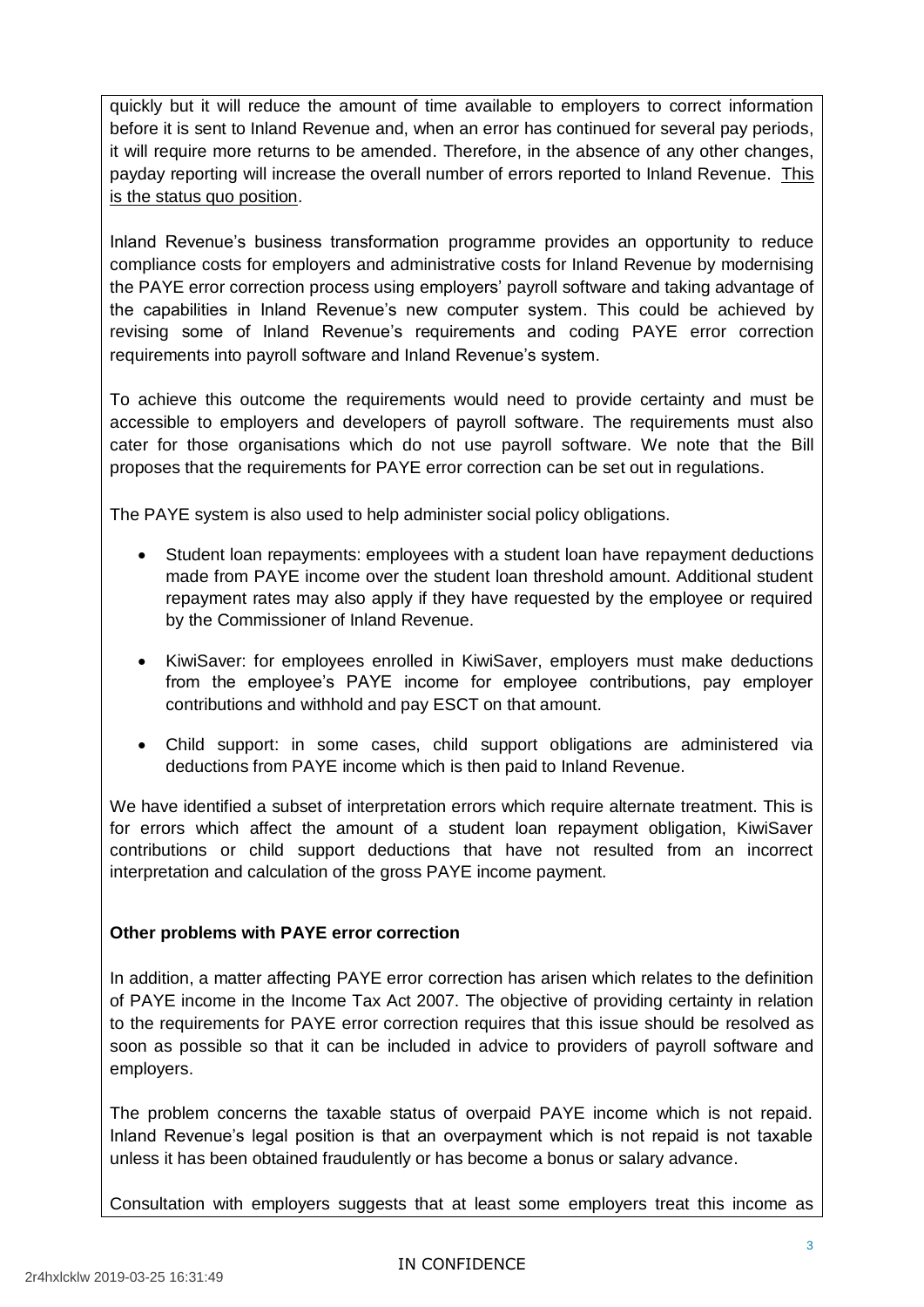taxable and that any change to their approach would incur additional compliance costs and could reduce the likelihood of the employee agreeing to repay the net amount overpaid. Some employers who treat overpaid income which is not repaid as subject to PAYE seek a refund of PAYE and other deductions, when they obtain agreement from the employee that the net amount will be repaid<sup>3</sup>, others wait until the net amount is fully repaid.

-

 $3$  If the employee subsequently defaults on the repayment these employers submit a further error correction to reinstate the outstanding amount as income and pay PAYE on it.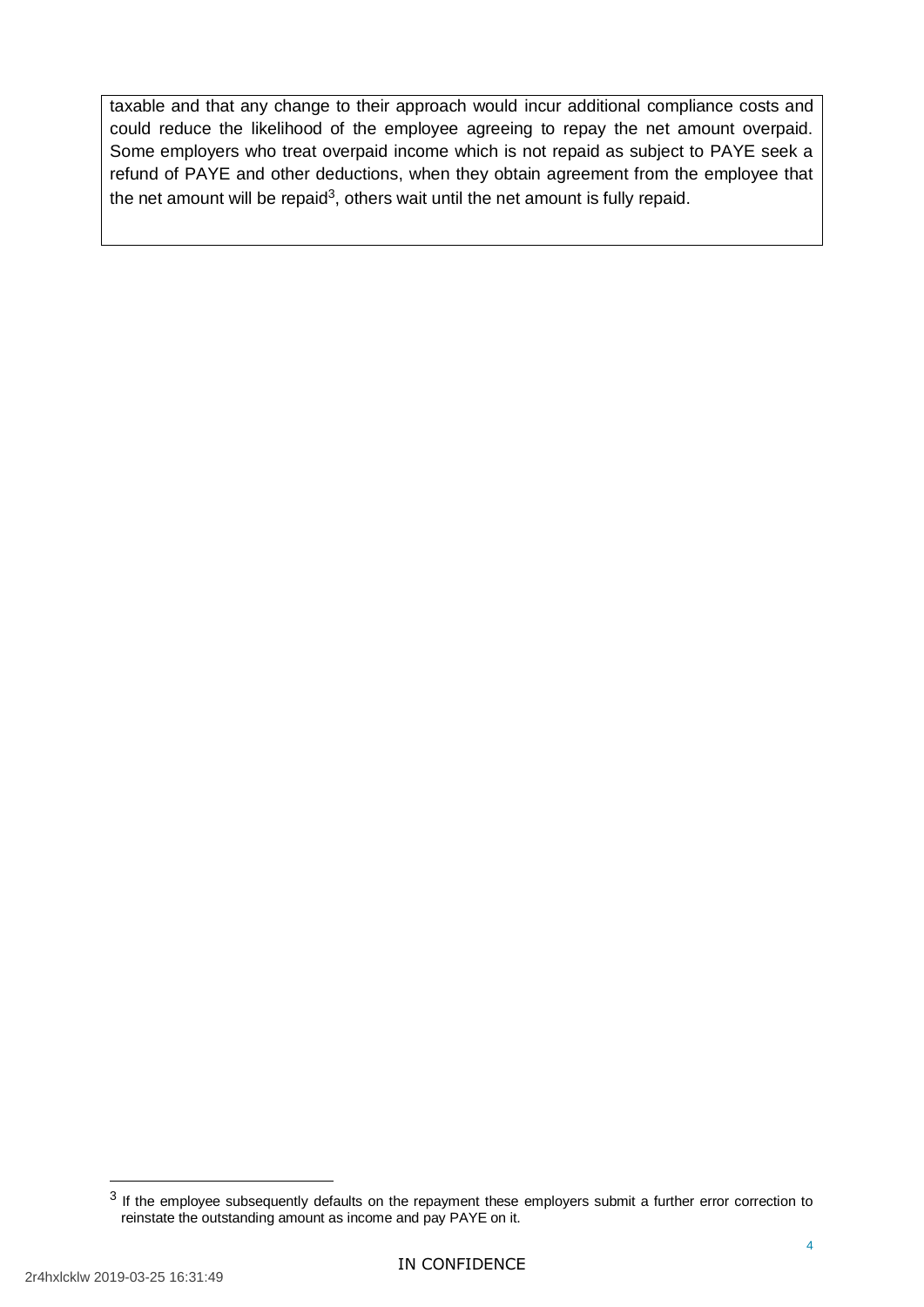#### **2.2 Who is affected and how?**

Employers would be most affected by the current situation and those who responded to consultation generally supported the proposed changes on the basis that they would help to reduce their compliance costs.

Payroll software developers would also be affected by the proposals for PAYE error correction. They generally support the proposed changes because they would provide certainty and would simplify reporting.

Employees could be potentially affected. If the requirements for PAYE error correction are unclear or too complex employers could ignore them and adopt approaches which could be unfair for employees whose records of income and deductions might be affected.

Some tax professionals do not support the proposed change to the status of overpaid PAYE income which is not repaid because it would tax an amount which is not currently defined as PAYE income and denies the employer the refund of PAYE that is currently available. The individual employers who responded to consultation on this point nevertheless supported the proposed change.

#### **2.3 Are there any constraints on the scope for decision making?**

The common law principle that wage and salary earners are taxed when they are paid is a constraint. This principle means that underpayments are taxed when they are paid; there is therefore no "error" from a tax perspective and no requirement on the employer to amend earlier tax returns. No change is proposed and this issue is not analysed further in this impact summary.

The Bill's changes to PAYE reporting are a constraint as they require more frequent filing of PAYE information. These changes form part of Inland Revenue's business transformation programme. One objective of this programme is to, as much as possible; integrate tax obligations with normal business processes by using business software to automate processes.

Automation requires the rules to be set out clearly and centrally so that they can be coded. The proposed changes would be consistent with a largely automated approach to error correction. In most cases, this would allow an employer using payroll software to generate the information required by Inland Revenue as a consequence of updating their own records.

Because a significant group of employers do not use payroll software the requirements for PAYE error correction should also cater for employers who would manually correct their PAYE information.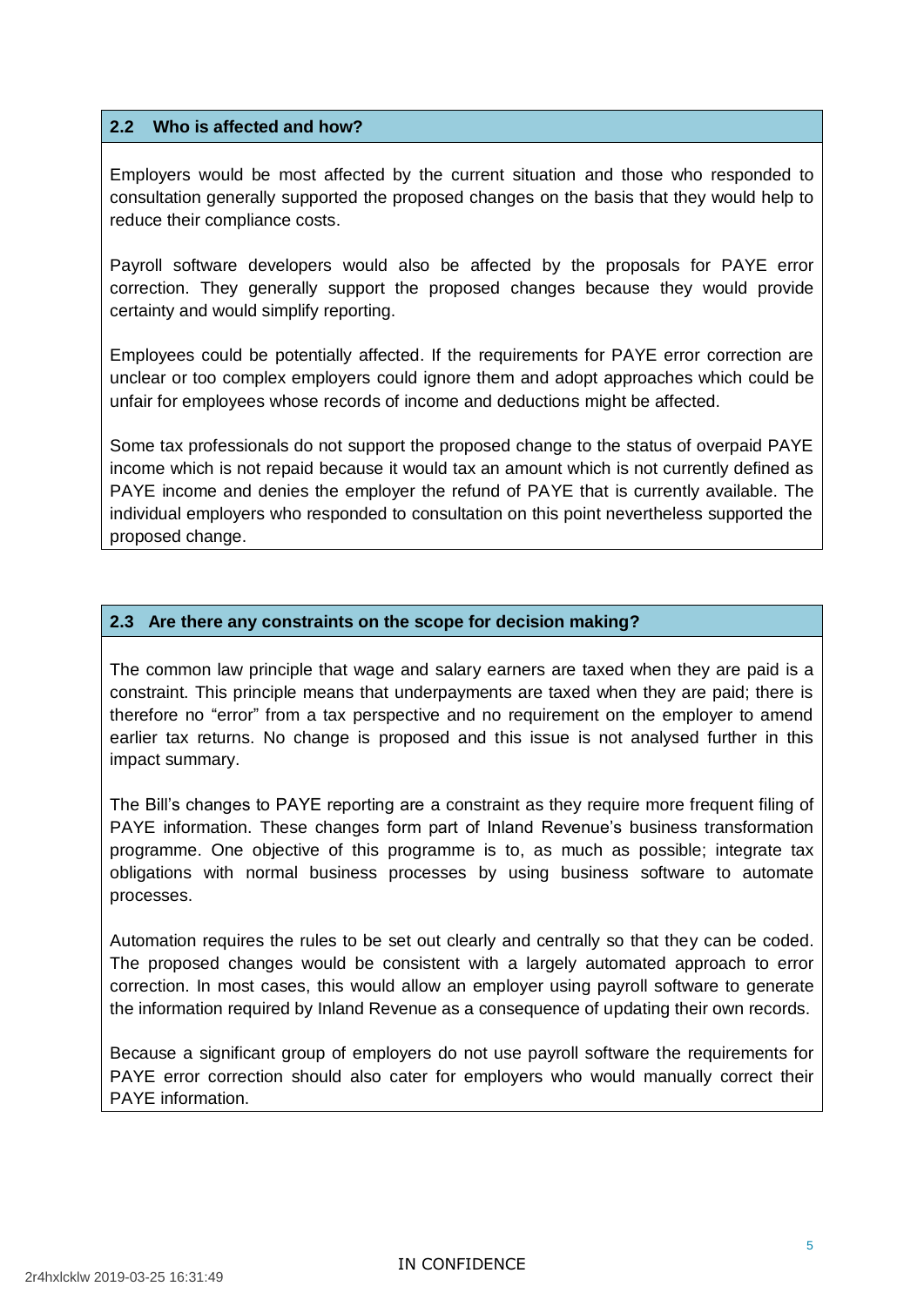# **Section 3: Options identification**

#### **3.1 What options have been considered?**

#### **Modernising PAYE error correction**

#### *Criteria*

- Minimise compliance costs to the extent possible for employers and payroll software developers:
- Minimise administrative costs for Inland Revenue, including consistency with the objectives of Inland Revenue's business transformation.
- Maintain the equity of the tax system. This means allowable approaches to PAYE error correction should not disadvantage employees to whom the income and deductions belong.
- Maintain the integrity of the tax system.

#### *Options for error correction*

- Option 1: All corrections would be made by amending the original return (status quo).
- Option 2: Employers would be able to make corrections by either; amending the original return or reporting the correction in a subsequent return. The ability to amend in a subsequent return would exist even if the error occurred in a previous tax year. Additional sub-options have been considered for interpretation errors and these are discussed below.

#### *Analysis of options for each error type against the stated criteria*

*1. Reporting errors*

Option 1 is preferred over option 2 for dealing with reporting errors. If reporting errors were not corrected in the original return there could be a mismatch in the reported information and the amount paid. This would give rise to reconciliation problems which give rise to compliance costs and administrative costs. Amending the original return would also ensure that employees would not be disadvantaged by the income or deductions actually received being reported in a later period.

Option 2 does not address the problem.

*2. Overpayment errors*

Option 1 would involve higher compliance costs for users of payroll software, compared with option 2. This is particularly true in the context of payday reporting that is, if an error has continued for more than one payday, an employer who pays more often than monthly would have more returns to correct.

Option 2 would involve a reduction in compliance costs for employers using payroll software, compared with option 1. These reductions would arise because employers would be able to report overpayment errors in a subsequent return which would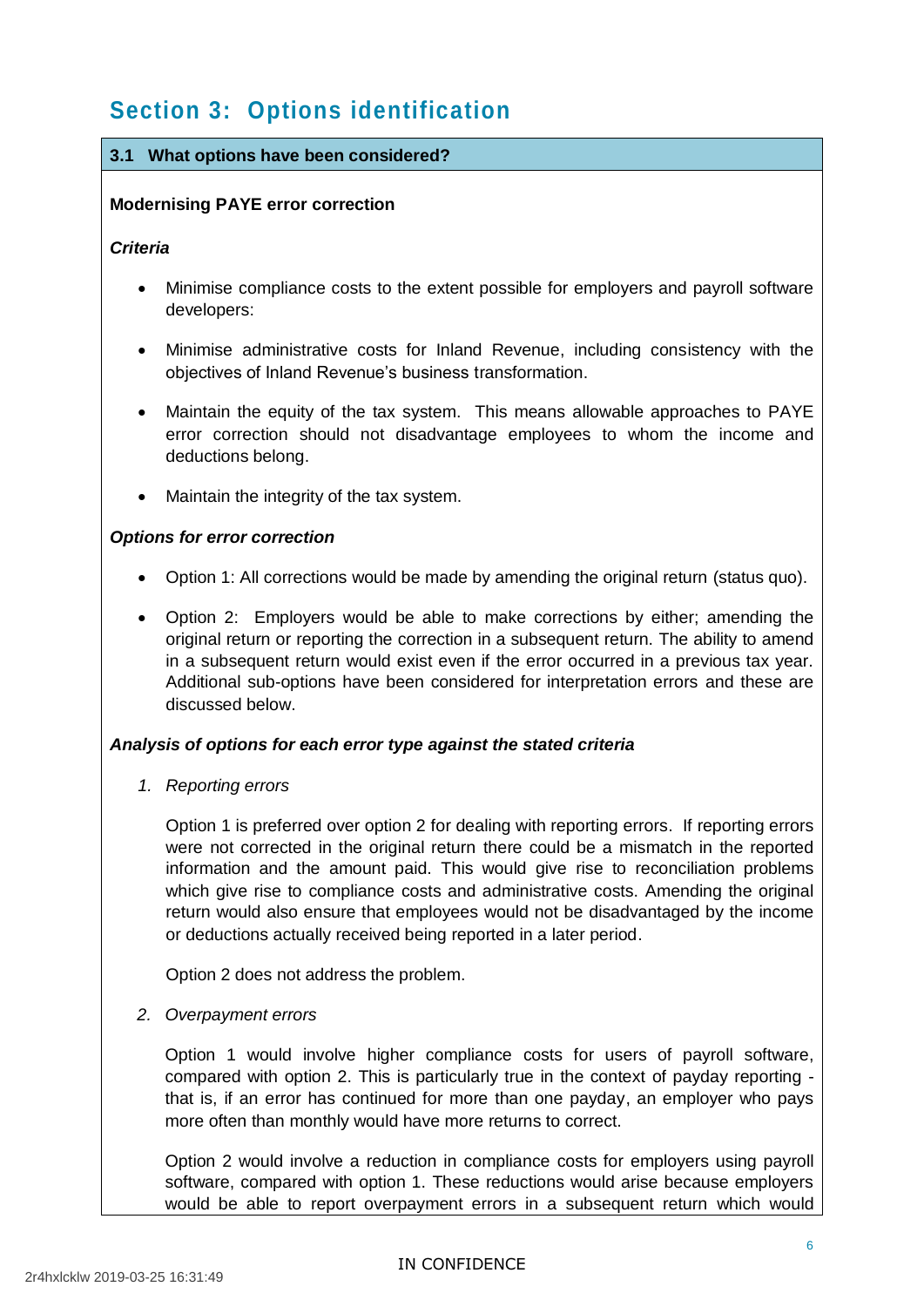eliminate the requirement for a separate error correction return. Because it provides choices option 2 would also cater for employers who do not use payroll software and who prefer to make corrections by amending the original return. Option 2 would not give rise to integrity concerns.

If the overpayment error occurred in a previous tax year option 2 would more often ensure that the reduction in an employee's income feeds through into their annual assessment and social policy position. For this reason option 2 is also preferred on equity grounds as fewer employees would need to seek a reassessment to ensure the reduction in their income feeds through to an assessment.

Option 2 would not be fully available to employers until Inland Revenue's new computer system takes over the full processing of PAYE; this is not expected until 2020. Until then employers would only report overpayment errors in a subsequent return if the net amount reported were a positive number.

*3. Interpretation errors* 

Option 1

Requiring all interpretation errors to be corrected by amending the original return (the status quo) would impose higher compliance and administrative costs than option 2. There would not be equity or integrity of the tax system concerns with this option.

Option 2

Allowing the employer to choose to correct the error either by amending the original return or by including the correction in a subsequent return would have lower compliance and administrative costs than option 1.

However if the ability to correct interpretation errors in a subsequent return is unconstrained employees could be disadvantaged by having a significant increase in their income reported in a single payday return when they have not had an increase in available cash<sup>4</sup>. This concern led to consideration of sub option 2a below.

In addition, concern for the integrity of the tax system led to consideration of a further sub option as set out in sub option 2b below.

Option 2a

This sub option would permit employers to choose to correct small interpretation errors in a subsequent return up to a threshold of PAYE on the error being less than 10% of the employee's PAYE in the payday return. Larger interpretation errors would need to be corrected by amending the original return(s).

Option 2a would mitigate the risk of disadvantaging employees but it would impose higher compliance and administrative costs than option 2.

1

 $<sup>4</sup>$  This situation could arise if a taxable benefit such as subsidised accommodation had been treated as tax free, if</sup> the value of this benefit is all reported in one payday return the employee has higher income reported but no more cash.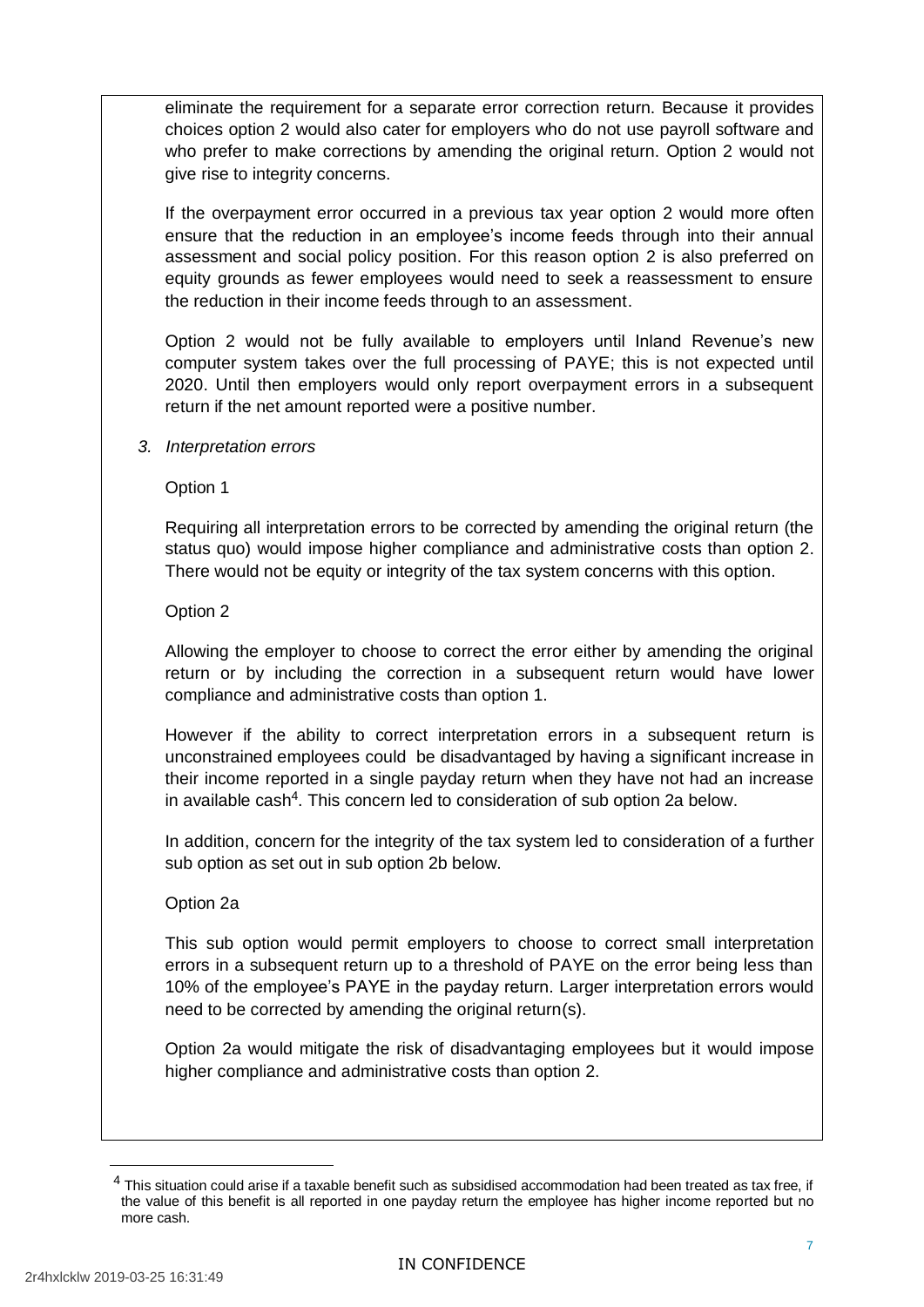#### Option 2b

In addition to the 10% threshold proposed in sub option 2a concern for the integrity of the tax system lead to a further proposal: that an employer could only correct interpretation errors in a subsequent return if they had made less than \$10,000 of upward reassessments in that tax year.

This sub option would have significantly higher compliance costs that options 2 and 2a but it has the advantage of reducing the likelihood that the correcting interpretation errors in a subsequent return could conceal widespread non-compliance.

*4. Interpretation errors which affect student loans, KiwiSaver or child support*

Option 1

Requiring all interpretation errors to be corrected by amending the original return (the status quo) would impose higher compliance and administrative costs than option 2.

Option 2

Allowing the employer to choose to correct the error either by amending the original return or by including the correction in a subsequent return would have lower compliance and administrative costs than option 1.

Option 2 would permit employers to choose to correct small interpretation errors in a subsequent return up to a threshold of PAYE on the error being less than 10% of the employee's PAYE in the payday return. Larger interpretation errors would need to be corrected by amending the original return(s).

Option 2 would mitigate the risk of disadvantaging employees, however it still requires employers to distinguish between whether PAYE on an error exceeds 10% of the PAYE on the employee's PAYE for the subsequent payday.

When an error is corrected by netting off the relevant values in a subsequent period. Inland Revenue won't be aware that it includes a portion which relates to a previous period. Given that there are system rules which are linked to the gross PAYE income amount, there is a concern that if a subsequent return included social policy deductions which related to a previous period, these would cause errors and might not be accepted by Inland Revenue's system.

This problem is less likely to occur if the PAYE income is also corrected as proportionality in deductions will be preserved.

#### *Options for amending definition of PAYE income*

Three options are considered using the criteria set out at the beginning of this section.

- Option 1: no amendment to the Income Tax Act 2007. This is the status quo option.
- Option 2: no amendment to the Income Tax Act and a significant investment by Inland Revenue in employer education in an effort to change employer behaviour.
- Option 3: amend the Income Tax Act 2007 so that overpaid PAYE income that is not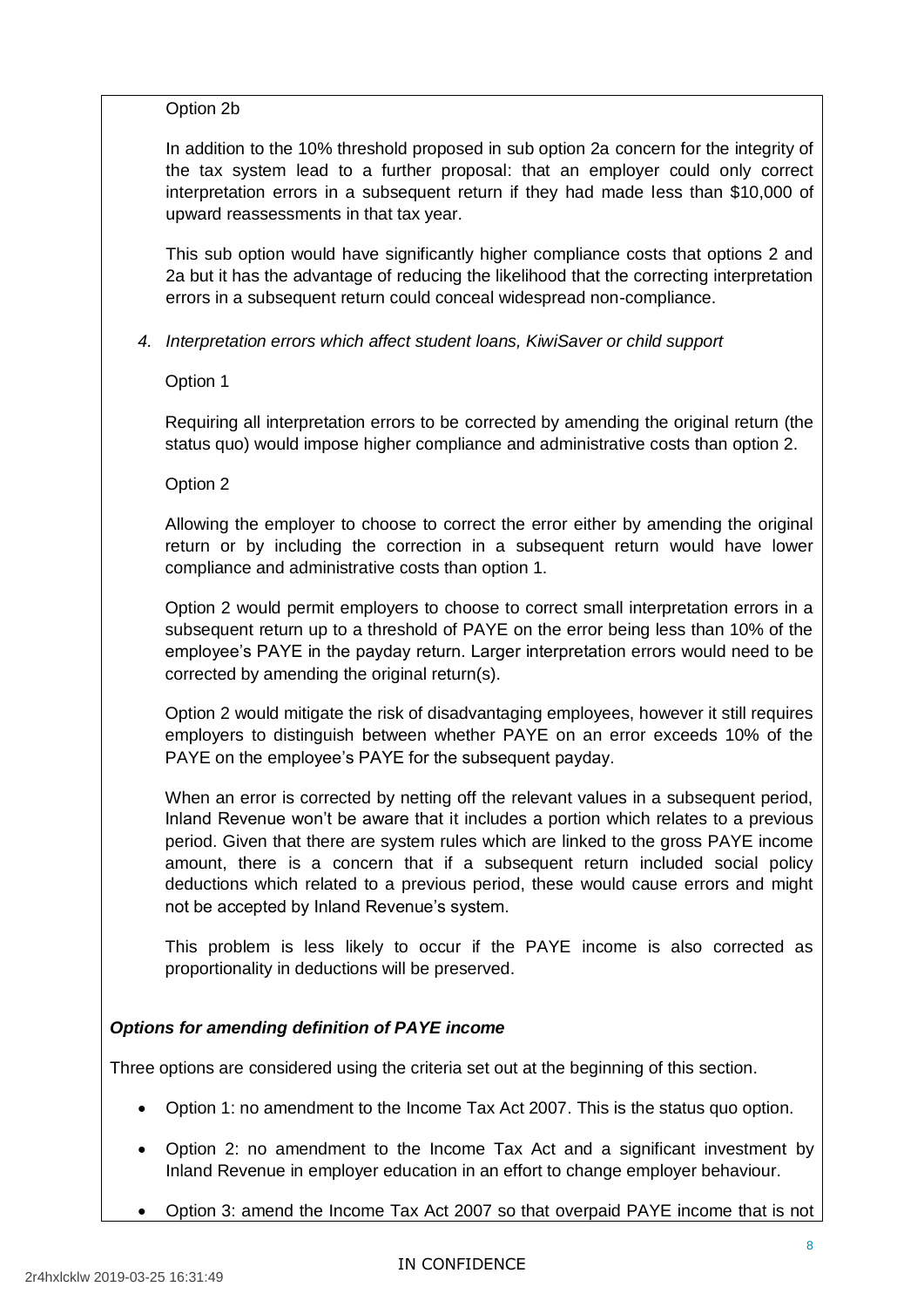repaid remains subject to PAYE.

#### *Analysis of options*

#### *Option 1*

This option retains the current definition of PAYE income. Some employer submissions indicated that this option would be inconsistent with current employer practice and with how their payroll software is currently configured.

Continuing with the status quo may undermine the objective of automating error correction through software and is likely to result in continuing non-compliance which undermines the integrity of the tax system.

This option could also be seen as inequitable because it treats an employee who repays overpaid PAYE income as having the same income as an employee who does not repay it.

#### *Option 2*

Under this option there would be no change to the definition of PAYE income in the Income Tax Act 2007 and Inland Revenue would widely publicise its view of the law in an effort to change employer practice and how payroll software is configured. The objective would be to enable payroll software to be used to report such errors to Inland Revenue and recover overpaid PAYE and other deductions as soon as an overpayment is identified and regardless of whether it is repaid or not.

This option would have significant one-off educational costs for Inland Revenue and might not be successful. Those employers consulted view the status of overpaid PAYE income as wages or salary subject to PAYE. In addition, employers have reasons under employment law for not coding the amount as an overpayment in their payroll system until agreement to repay has been reached.

If this option resulted in a change in employer behaviour employers would benefit by being able to recover PAYE and other deductions from Inland Revenue regardless of whether they had recovered the net amount from the employee.

#### *Option 3*

This option would expand the definition of PAYE income so that overpaid PAYE income not repaid would be subject to PAYE. This option would have lower compliance and administrative costs than the alternatives as it accords with how (some) employers currently treat such income and with how their software is configured.

This option supports the integrity of the tax system as overpayments not repaid may become taxable as debt remittance income. However, because employees would be unlikely to be aware of this obligation it is unlikely that tax would be paid on such income.

Option 3 would expand the definition of PAYE income and could be seen as unfair for employers because it denies employers refunds of PAYE and related deductions that they are currently entitled to.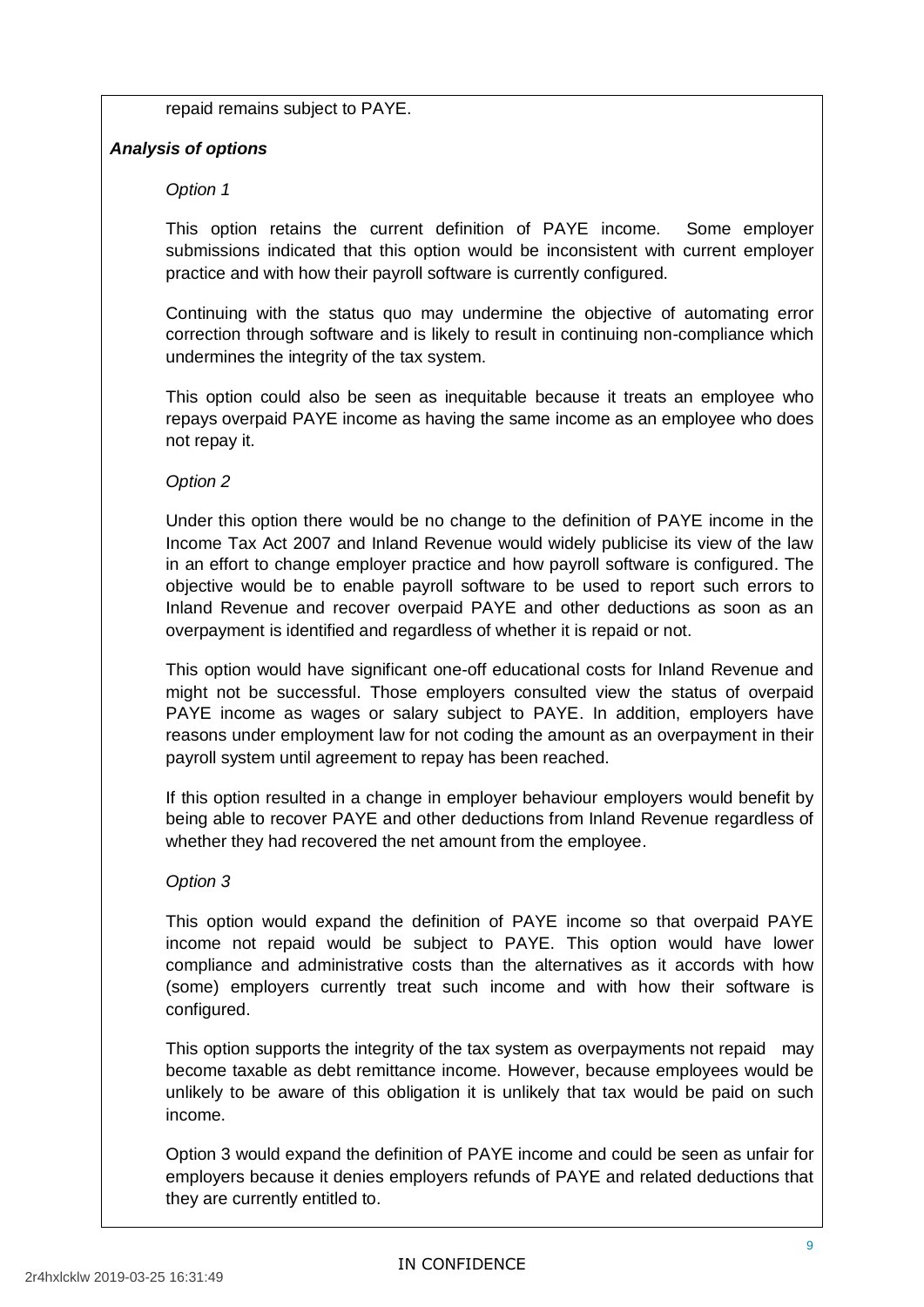It could also be seen as unfair to employees who have been overpaid because the overpaid amount would be taxed. As noted above, there are countervailing equity arguments that suggest that Option 3 is preferable on equity grounds because for social policy purposes it would recognise an employer who repaid overpaid income as on a lower income than someone who received an equivalent overpayment but did not repay it.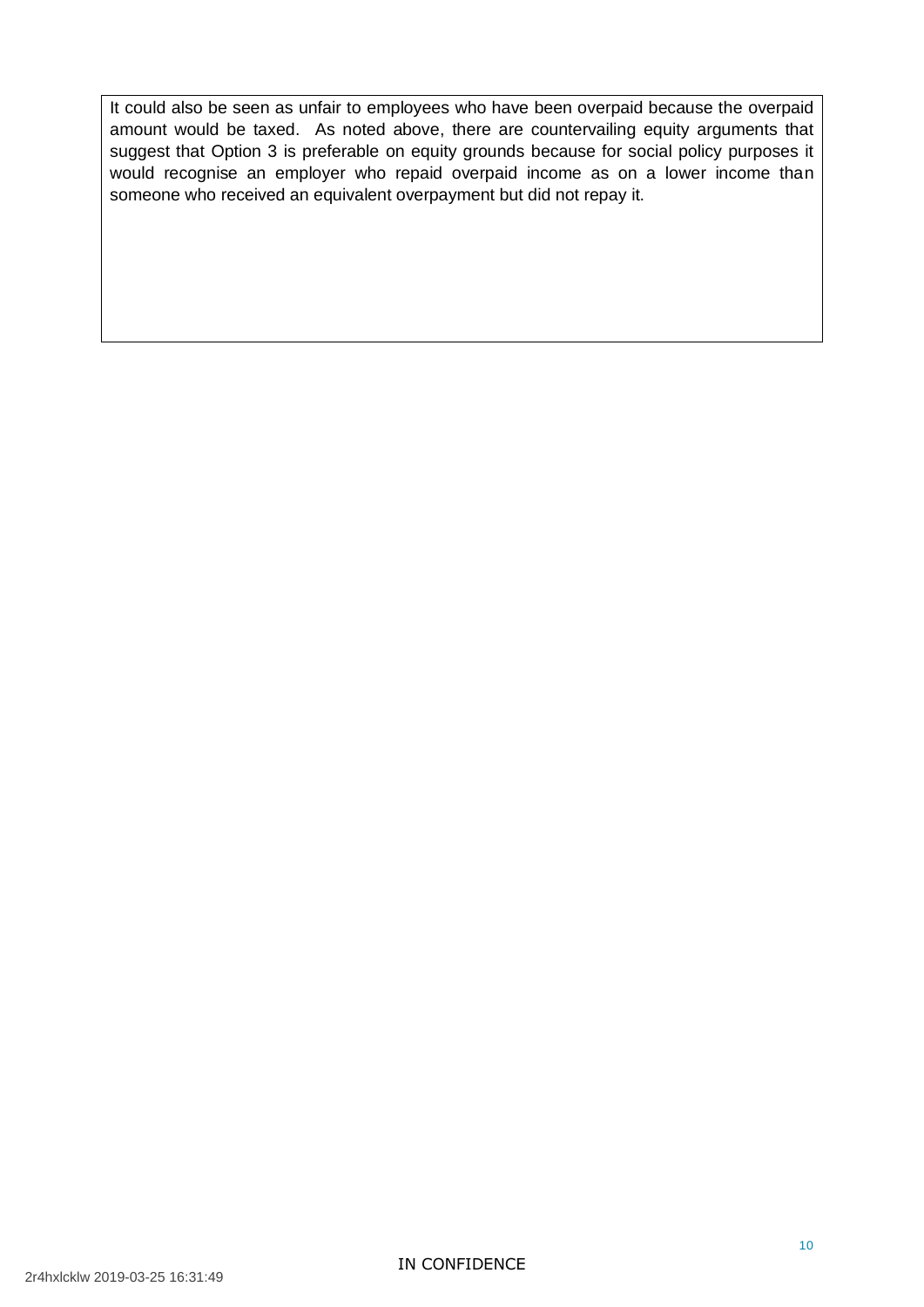#### **3.2 Which of these options is the proposed approach?**

#### **Error Correction**

- 1. **Reporting errors:** Option 1 (all corrections to be made by amending the original return) is the proposed approach as it is preferable on all criteria.
- 2. **Overpayment errors:** Option 2 (allowing the employer the choice between amending the original return and correcting in a subsequent period) is the proposed approach as it reduces compliance and administrative costs and is preferable on equity grounds.
- 3. **Interpretation errors:** Option 2a (allowing the employer the choice between amending the original return and correcting in a subsequent period subject to PAYE on the correction being less than 10 percent of the employee's PAYE in the return) is the preferred approach. This option represents the best trade-off between reducing compliance costs for employers and administrative costs for Inland Revenue without the possibility of unfair impacts on employees.
- 4. **Social policy errors which do not result from an error in gross taxable income:**  Option 1 (all corrections to be made by amending the original return) is the preferred option as it ensures these errors won't cause an exception in the information submitted to Inland Revenue. This should be re-considered once student loans, KiwiSaver and child support has been moved into Inland Revenue's new computer system. (Student loans and KiwiSaver are planned for 2020, child support is planned for 2021).

If an amount is in error due to an incorrectly calculated PAYE income payment then it is appropriate to allow corrections in a subsequent period, subject to the 10% threshold restriction outlined in option 2a for interpretation errors.

#### **Definition of PAYE income**

**The taxable status of overpaid PAYE income which is not repaid**: Option 3 (amending the definition of PAYE income so that overpaid PAYE income which is not repaid remains subject to PAYE) is the preferred approach as it is preferable on all criteria.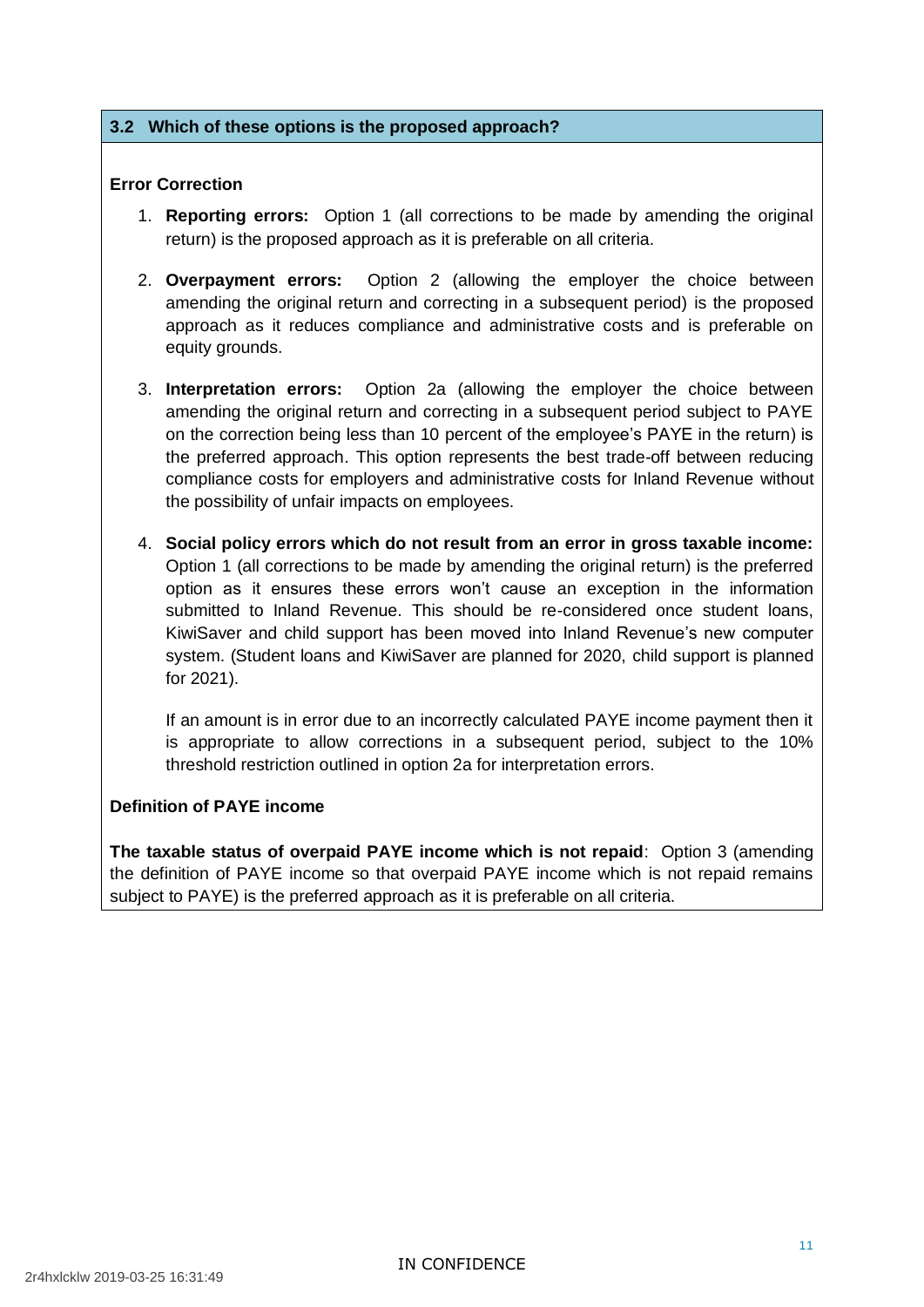# **Section 4: Impact Analysis (Proposed approach)**

#### **4.1 Summary table of costs and benefits**

**PAYE Error correction:** the error correction items are considered together as costs are principally driven by the requirement to amend original returns. When there is a continuing requirement to correct errors by amending the original return employers who use software should experience reduced compliance costs owing to automation.

Employers who do not use payroll software but who have internet connectivity would be able to access their already filed and processed returns through myIR and self-correct earlier returns; this should reduce costs for this segment. Employers who report PAYE on paper would continue to have access to a paper form for PAYE error corrections and for simple corrections should be able to make them over the telephone.

| Additional costs of proposed approach, compared to taking no action  |                                                                                                                                                                                                                                                                                                                                                                                                                                                                                                                                                                                                                                             |                      |  |  |
|----------------------------------------------------------------------|---------------------------------------------------------------------------------------------------------------------------------------------------------------------------------------------------------------------------------------------------------------------------------------------------------------------------------------------------------------------------------------------------------------------------------------------------------------------------------------------------------------------------------------------------------------------------------------------------------------------------------------------|----------------------|--|--|
| Regulated parties                                                    | Providers of payroll software would need to<br>upgrade their products to support the electronic<br>submission of error corrections in line with the<br>methods<br>proposed<br>for<br>error<br>correction.<br>Software providers could integrate this change<br>into the regular update cycle. Work to create an<br>automated channel for the status quo position is<br>already underway in advance of the proposed<br>regulations, as part of business transformation<br>changes. These are transitional costs.<br><b>Employers</b> would have transitional costs of<br>understanding the new approach in order to<br>take advantage of it. | Very low<br>Very low |  |  |
| Regulators                                                           | Inland Revenue would need to ensure that<br>employers and payroll providers are provided<br>with appropriate education and support and that<br>its new computer system is effectively set up<br>and tested in order to receive negative values<br>from 2020. These are transitional costs.                                                                                                                                                                                                                                                                                                                                                  | Very low             |  |  |
| Wider<br>government                                                  | <b>NA</b>                                                                                                                                                                                                                                                                                                                                                                                                                                                                                                                                                                                                                                   | <b>NA</b>            |  |  |
| Other parties                                                        | <b>NA</b>                                                                                                                                                                                                                                                                                                                                                                                                                                                                                                                                                                                                                                   | <b>NA</b>            |  |  |
| <b>Total Monetised</b><br><b>Cost</b>                                | <b>NA</b>                                                                                                                                                                                                                                                                                                                                                                                                                                                                                                                                                                                                                                   | <b>NA</b>            |  |  |
| Non-monetised<br>costs                                               |                                                                                                                                                                                                                                                                                                                                                                                                                                                                                                                                                                                                                                             | <b>Very low</b>      |  |  |
| Expected benefits of proposed approach, compared to taking no action |                                                                                                                                                                                                                                                                                                                                                                                                                                                                                                                                                                                                                                             |                      |  |  |
| Regulated parties                                                    | Providers of payroll software: Have additional<br>certainty that their payroll<br>offerings<br>are<br>compliant with requirements.                                                                                                                                                                                                                                                                                                                                                                                                                                                                                                          | Very low<br>Medium   |  |  |
|                                                                      | <b>Employers</b> (including payroll intermediaries).<br>Once it becomes possible in 2020 for employers                                                                                                                                                                                                                                                                                                                                                                                                                                                                                                                                      |                      |  |  |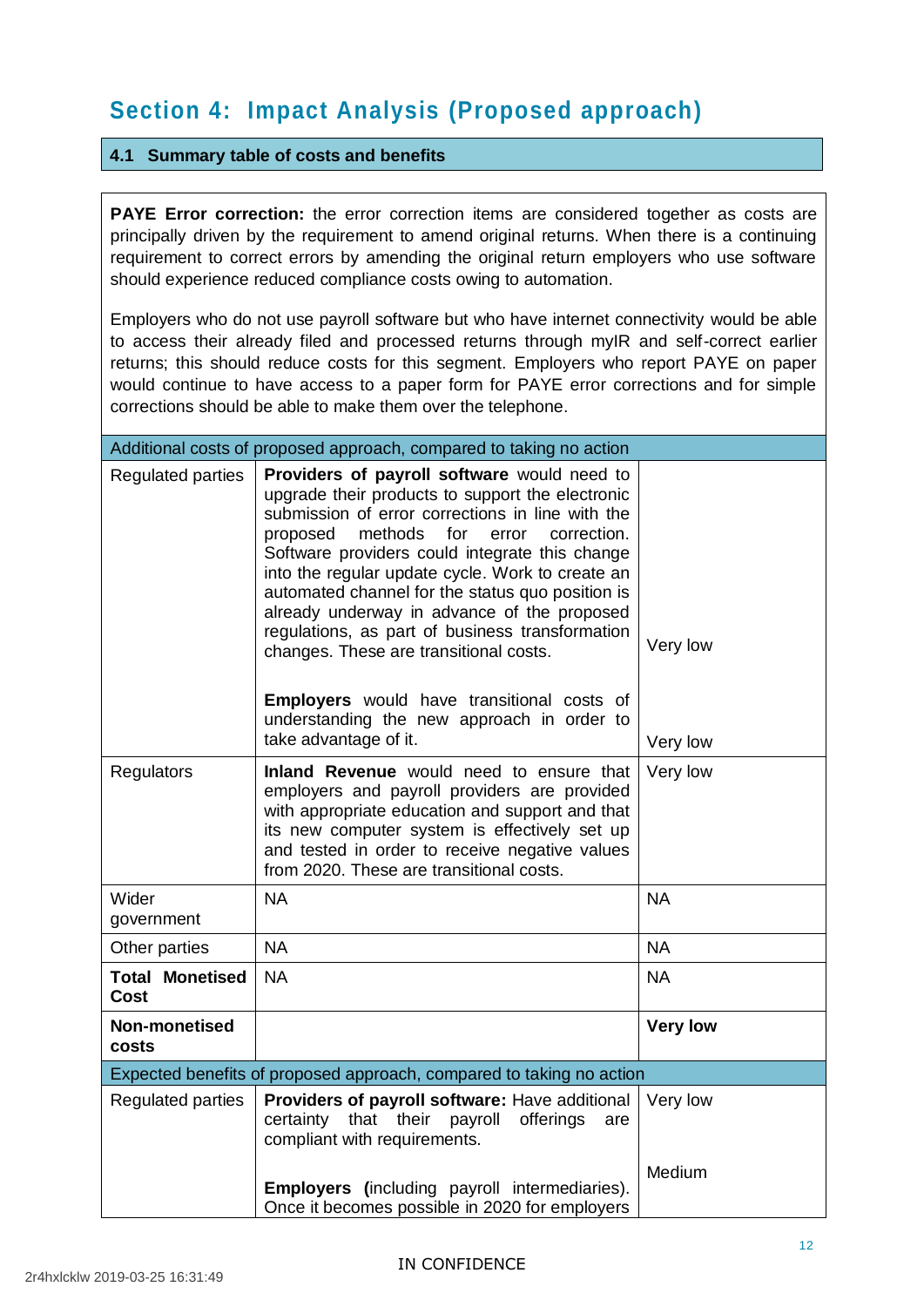|                                          | to file negative values to correct overpayment<br>errors in a subsequent return, compliance costs<br>to correct overpayment errors, are expected to<br>materially reduce. The ability to correct small<br>interpretation errors in a subsequent return<br>should reduce costs of reporting these errors.<br>These benefits are ongoing.                                      |            |
|------------------------------------------|------------------------------------------------------------------------------------------------------------------------------------------------------------------------------------------------------------------------------------------------------------------------------------------------------------------------------------------------------------------------------|------------|
| Regulators                               | Inland Revenue once the new system has<br>bedded in and employers can use their payroll<br>systems to correct overpayment errors and<br>minor interpretation errors in a subsequent<br>return, including those showing negative values<br>the cost of administering the PAYE system<br>should reduce.                                                                        | Low        |
| Wider<br>government                      | Government employers are expected to have<br>experience<br>private<br>the<br>same<br>as<br>sector<br>employers.<br>The changes are also expected to benefit the<br>Ministry of Social Development and<br>the<br>Accident Compensation Corporation which pay<br>PAYE income to beneficiaries and to recipients<br>of New Zealand superannuation and accident<br>compensation. | Medium     |
| Other parties                            | <b>NA</b>                                                                                                                                                                                                                                                                                                                                                                    | <b>NA</b>  |
| <b>Total Monetised</b><br><b>Benefit</b> | <b>NA</b>                                                                                                                                                                                                                                                                                                                                                                    | <b>NA</b>  |
| Non-monetised<br>benefits                |                                                                                                                                                                                                                                                                                                                                                                              | Low/medium |

| Overpaid PAYE income subject to PAYE                                |                                                                                                                                                                                                                                                                                                                                                                                                                                                                                                                                                                                                                                                                                                                                                                                                                  |  |  |  |
|---------------------------------------------------------------------|------------------------------------------------------------------------------------------------------------------------------------------------------------------------------------------------------------------------------------------------------------------------------------------------------------------------------------------------------------------------------------------------------------------------------------------------------------------------------------------------------------------------------------------------------------------------------------------------------------------------------------------------------------------------------------------------------------------------------------------------------------------------------------------------------------------|--|--|--|
| Additional costs of proposed approach, compared to taking no action |                                                                                                                                                                                                                                                                                                                                                                                                                                                                                                                                                                                                                                                                                                                                                                                                                  |  |  |  |
| Regulated parties                                                   | Software providers would have no costs as we<br>understand their systems currently support the<br>proposed approach.                                                                                                                                                                                                                                                                                                                                                                                                                                                                                                                                                                                                                                                                                             |  |  |  |
|                                                                     | <b>Employers:</b> we understand that what is<br>proposed aligns with how (some) employers<br>currently treat this income and reflects how their<br>systems work. Even though the proposed<br>change would preclude employers from<br>receiving a refund of PAYE on the overpaid<br>income (some) employers are not currently<br>claiming this refund. Unless this practice<br>changed the increased cost would<br>be<br>theoretical, rather than real.<br>Further, employers argue that continuing to treat<br>overpaid income as subject to PAYE would<br>make it more likely that the employee would<br>repay the employer because repayment would<br>be the only way their record of income for social<br>policy purposes is corrected. To the extent this<br>view is valid the theoretical increase in costs |  |  |  |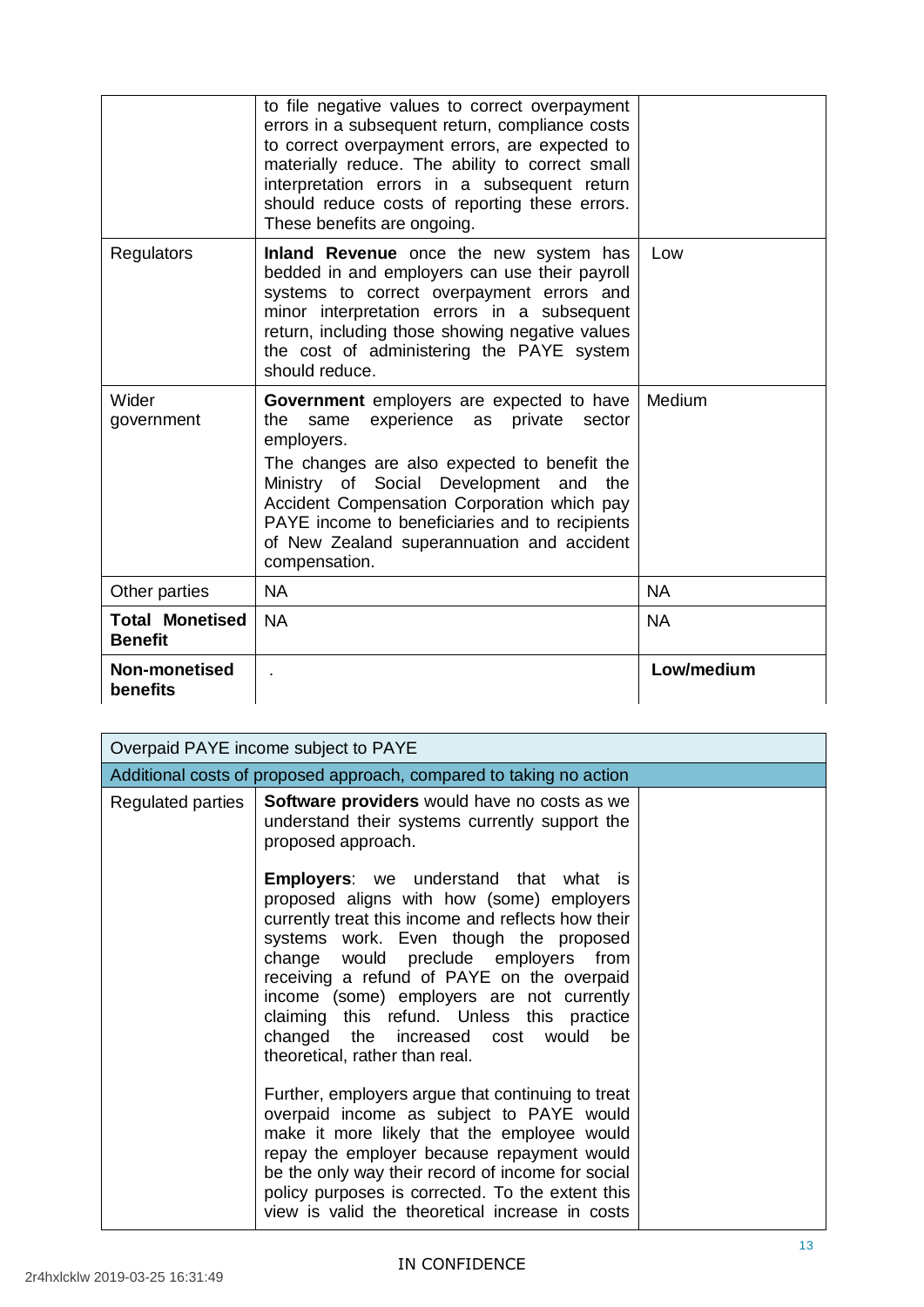|                                | identified below would reduce.<br>Employer costs have been estimated as very<br>low; this reflects the fact that the situation is not<br>common one and assumes that some<br>a<br>employers do seek a refund of PAYE on<br>overpaid PAYE income that is not repaid.                                              | Very low        |
|--------------------------------|------------------------------------------------------------------------------------------------------------------------------------------------------------------------------------------------------------------------------------------------------------------------------------------------------------------|-----------------|
| Regulators                     | <b>Inland Revenue:</b> the proposal reflects the way<br>the system is currently operating so no<br>additional costs would be incurred.                                                                                                                                                                           | No change       |
| Wider<br>government            | <b>NA</b>                                                                                                                                                                                                                                                                                                        | <b>NA</b>       |
| Other parties                  | NA.                                                                                                                                                                                                                                                                                                              | <b>NA</b>       |
| <b>Total Monetised</b><br>Cost | <b>NA</b>                                                                                                                                                                                                                                                                                                        | <b>NA</b>       |
| <b>Non-monetised</b><br>costs  | As noted above (some) employers have advised<br>us that what is proposed is how they currently<br>operate. For these employers there would be no<br>increase in costs. The costs have been entered<br>as very low on the assumption that some<br>employers are recovering PAYE on overpaid<br>income not repaid. | <b>Very low</b> |

| Expected benefits of proposed approach, compared to taking no action |                                                                                                                                                                               |           |  |
|----------------------------------------------------------------------|-------------------------------------------------------------------------------------------------------------------------------------------------------------------------------|-----------|--|
| Regulated parties                                                    | Payroll providers will have certainty that their<br>systems could be used as currently configured<br>to seek a refund of overpaid income when<br>repayment is agreed or made. | Low       |  |
|                                                                      | <b>Employers</b> would have certainty that the<br>widespread current approach, that treats this<br>income as subject to PAYE, is consistent with<br>the law.                  |           |  |
|                                                                      | <b>Employees</b> would be freed of any obligation to<br>pay tax on the overpaid PAYE income when<br>and if it becomes debt remittance income.                                 |           |  |
| Regulators                                                           | Inland Revenue would no longer have to deal<br>with ambiguity around the current position.                                                                                    | Low       |  |
| Wider<br>government                                                  | <b>NA</b>                                                                                                                                                                     | <b>NA</b> |  |
| Other parties                                                        | <b>NA</b>                                                                                                                                                                     | <b>NA</b> |  |
| <b>Total Monetised</b><br><b>Benefit</b>                             |                                                                                                                                                                               |           |  |
| Non-monetised<br>benefits                                            | The primary benefit is increased certainty<br>around how this income should be treated for<br>tax purposes.                                                                   | Low       |  |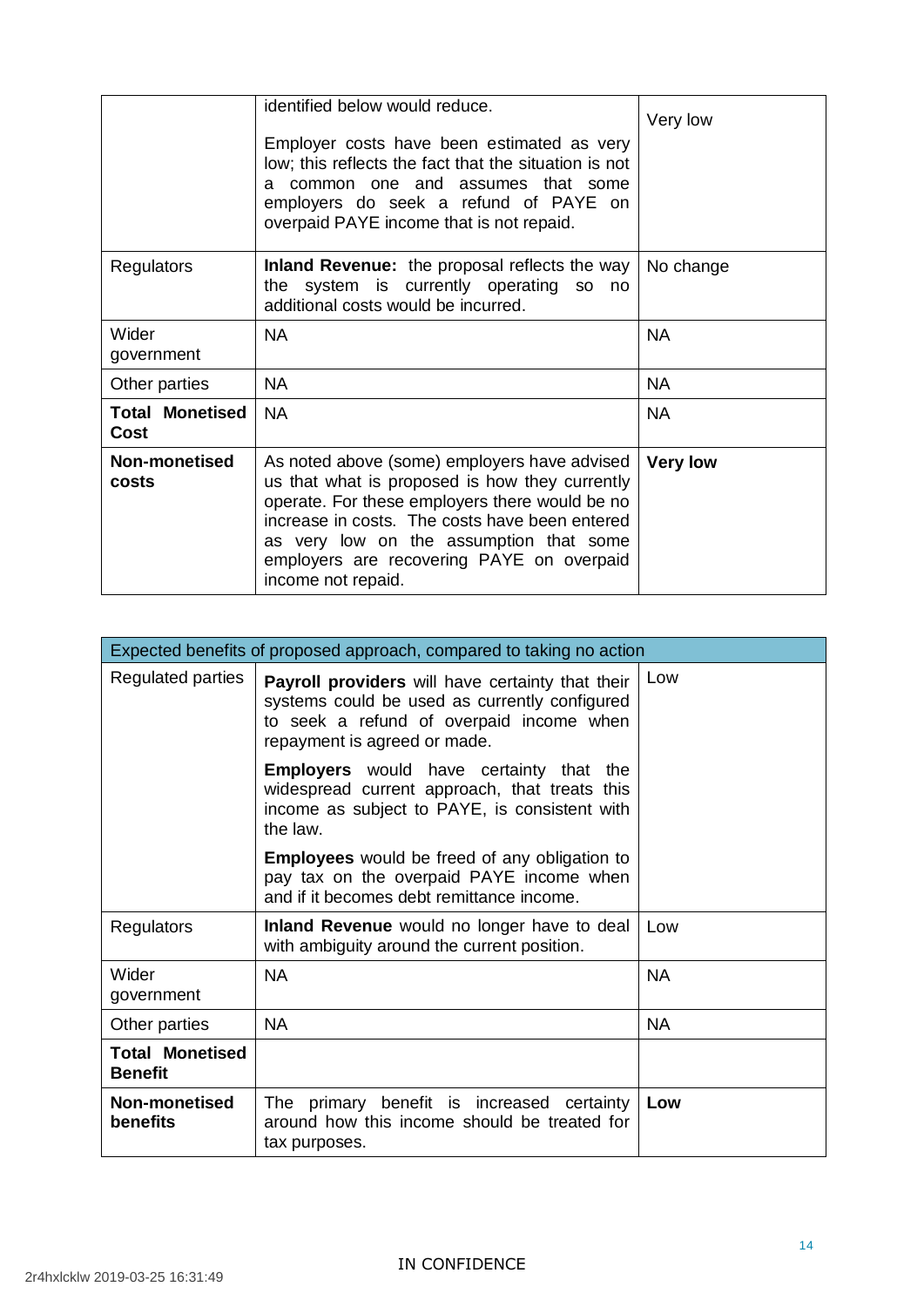#### **4.2 What other impacts is this approach likely to have?**

The proposed legislative change to deem overpaid PAYE that is not repaid as subject to PAYE would improve equity between overpaid employees. Under existing law two employees who are overpaid the same amount of PAYE income would be treated as having the same income for social policy purposes (for example working for families payments, student loan repayments and child support payments) despite one employee having repaid the money and the other not having done so.

### **Section 5: Stakeholder views**

#### **5.1 What do stakeholders think about the problem and the proposed solution?**

Inland Revenue consulted with a number of providers of payroll software and employers and with the Corporate Taxpayers Group and Chartered Accountants Australia and New Zealand prior to releasing an official issues paper in August 2017.

An officials' issues paper, *PAYE error correction and adjustment,* was released through Inland Revenue's normal channels and in addition was sent to the members of the Payroll Practitioner's Association, to providers of payroll software and to representatives of more than thirty employers who had indicated interest in the subject.

Thirteen submitters responded some representing more than one employer. Submitters generally agreed with the problem analysis and the proposed regulatory approach with the exception of the original proposal for an employer level threshold for interpretation errors.

Submitters argued that the employer level threshold could not be automated and that manual tracking would involve disproportionate compliance costs. In response to feedback the employer level threshold has been dropped.

Concern was also expressed by some respondents that the 10% threshold for interpretation errors at the employee level was unduly low. This threshold has been retained at 10% because the amount could be material for someone on a low income.

One respondent felt that the proposals were unduly complex. However an employer who wishes to minimise complexity will have the option to correct all errors by amending the original returns. No change has been made in response to this submission.

Most respondents agreed with the proposed amendment to the Income Tax Act 2007, deeming overpaid PAYE income not repaid as subject to PAYE. The Corporate Taxpayers Group and Chartered Accountants Australia and New Zealand however disagreed. The Corporate Taxpayers Group considered that the proposal would disadvantage employers by taxing an amount that is not employment income. Chartered Accountants Australia and New Zealand submitted that whether the net amount was recovered or not was a private matter between the employer and employee and the amount should not be taxed unless it became debt remittance income.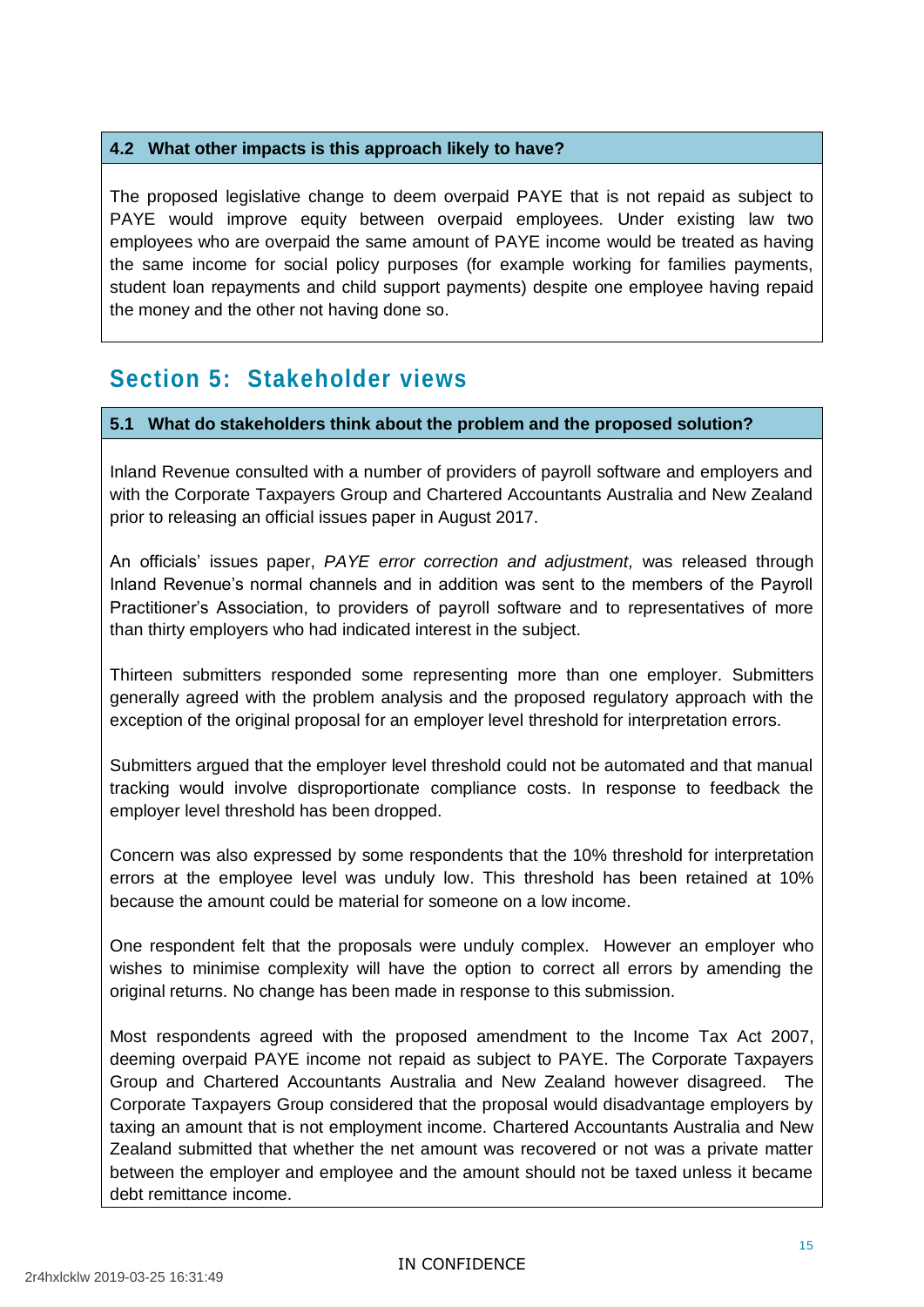In addition, one software provider submitted that if an employer had made an adjustment when agreement to repay the overpaid amount was repaid they should not be required to make a further adjustment if the employee subsequently defaulted on the repayment.

No changes were made in response to the submissions received on the proposal to amend the definition of PAYE income so that overpaid income not repaid is subject to PAYE.

A number of technical questions were raised by payroll software providers and these will be considered in the process of developing the technical specifications.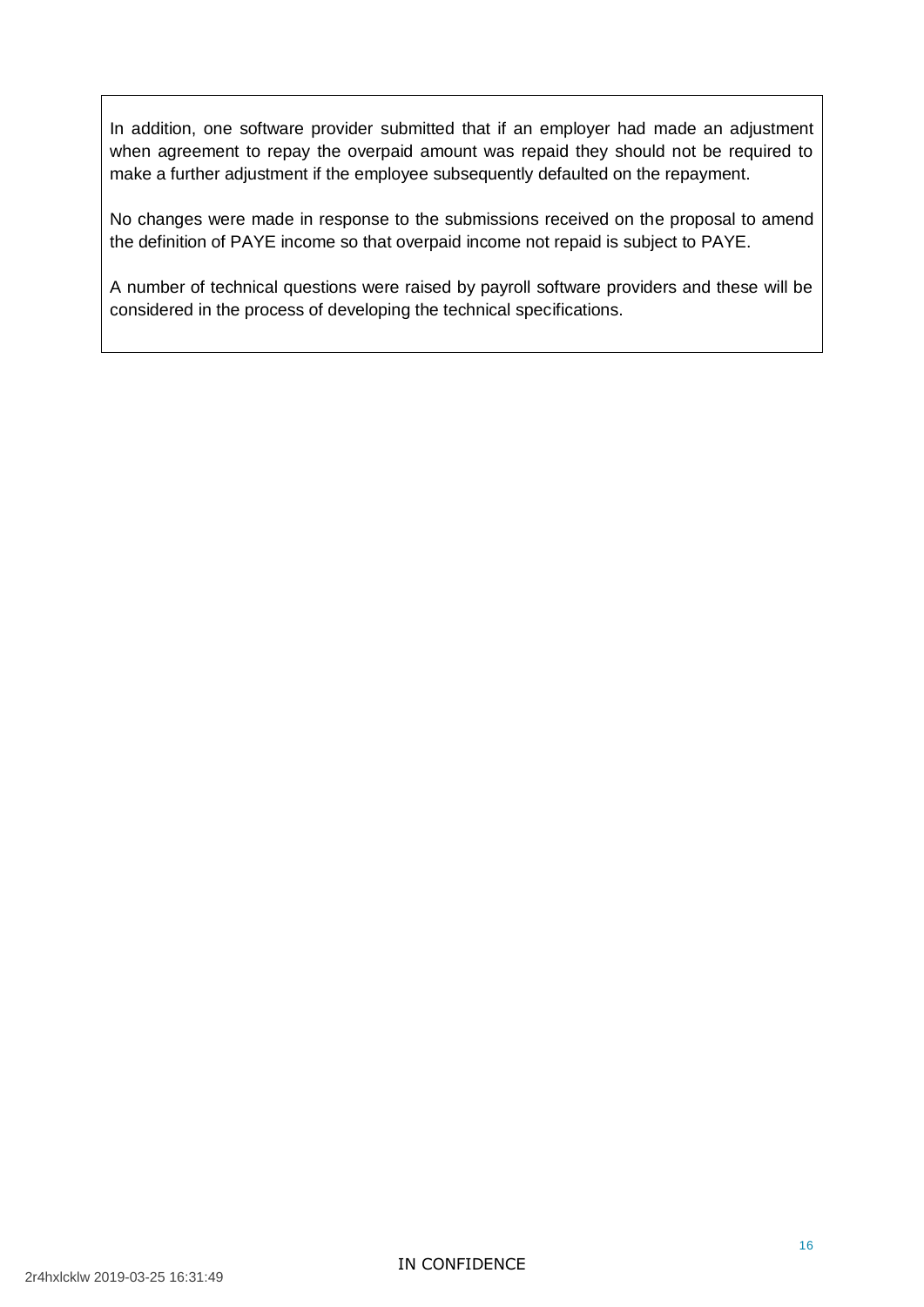### **Section 6: Implementation and operation**

#### **6.1 How will the new arrangements be given effect?**

The proposals relating to reporting errors, overpayment errors and interpretation errors would be given effect through regulations.

Clause 235C of the Taxation *(Annual Rates 2017 -18, Employment and Investment Income and* Remedial Matters) Bill proposes that the Governor General may, by Order-in-Council on the recommendation of the Minister of Revenue and following appropriate consultation, make regulations for the correction of errors in employment income information. The proposed timing provides adequate time for employers to understand the proposed changes and become familiar with the new options.

In general the proposed regulations introduce additional options, with continuing to file amendments on the current basis being one option. Having options provides a means of managing implementation risk including risks that arise from a relative lack of engagement with employers with small payrolls.

Inland Revenue's systems are being upgraded to accept automatic error correction schedules from 1 April 2018. Issues relating to the effectiveness of the automated process should be resolved by the time the regulations, which permit a greater number of errors to be correcting in a subsequent return, come into effect on 1 April 2019.

The proposal relating to the tax status of overpaid PAYE income not repaid will be managed through a proposed amendment to the Income Tax Act 2007. It is intended that the amendment will be included in the next available taxation omnibus bill with a proposed effective date of 1 April 2019.

Consultation by select committee is expected to provide a further opportunity for interested parties to express their views on this proposed change. The proposed change to the legislation reflects how many employers are understood to currently treat such income, implementation risks are not therefore considered to be material.